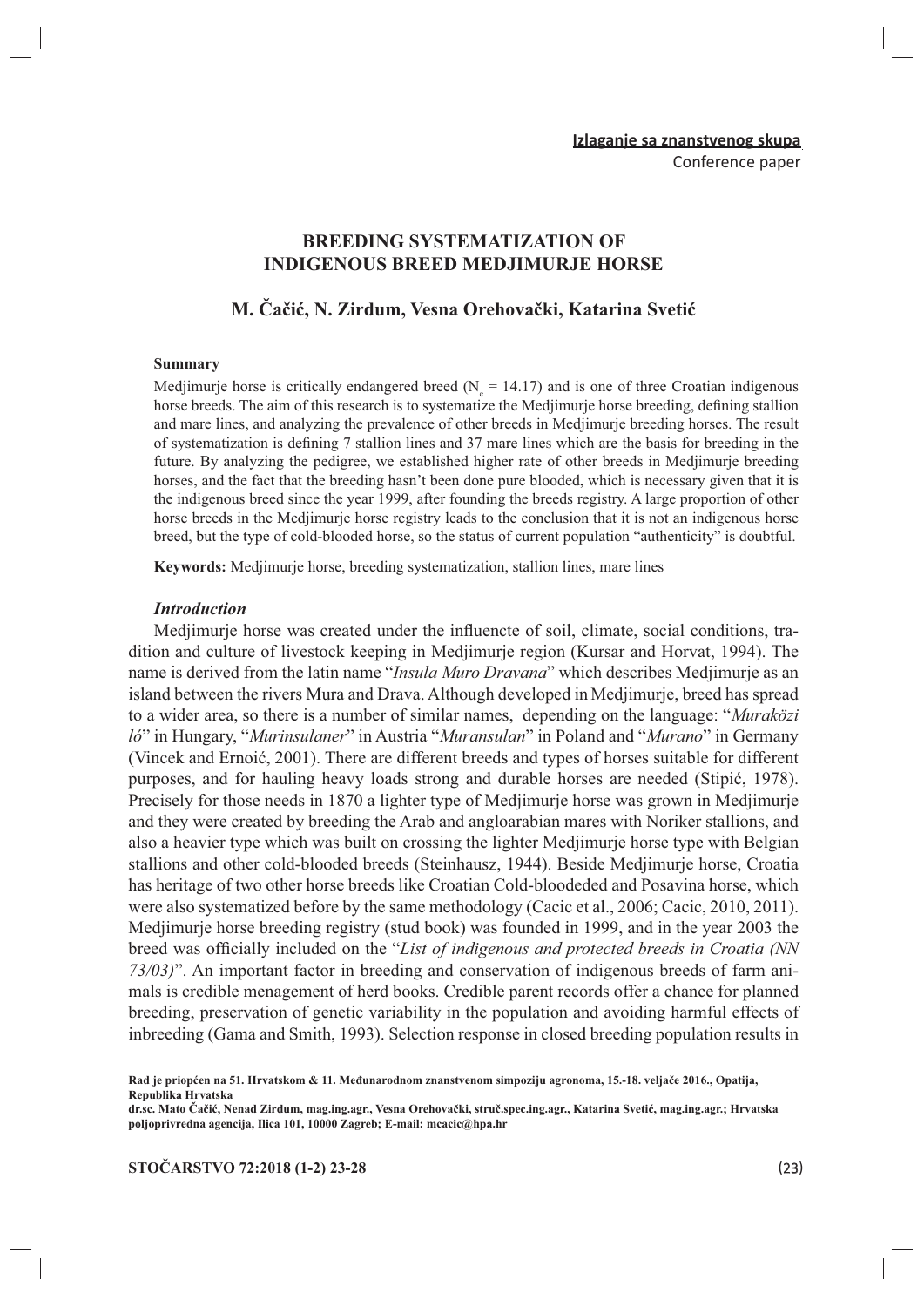increased inbreeding coefficient and reduction of genetic variability, and it can cause inbreeding depression of fitness, so this fact should be taken into account when designing breeding programs. The aim of the research is to create breeding systematization of indigenous Medjimurje horse breed defining stallion and mare lines as the base of planned horse keeping and breeding (planned mating), and analyzing the prevalence of other breeds in Medjimurje breeding horses. Presented results of breeding systematization (pedigree data systematization) in this study are related to the pedigree data of the entire breeds registry and not only to the current (alive) population of Medjimurje horses. Series of studies will be conducted on the indigenous breed of Mediimurie horse and this is the first one, all to preserve genetic variability and to avoid the occurrence of inbreeding depression, in order to create the conditions for designing long-term, high-quality breeding program, and obtaining valuable information for further work on the conservation of this critically endangered breed.

### **Material and Methods**

In this research we used the data of all the throats updated in the Meditimurie horse registry located in the Croatian Agricultural Agency (HPA) in the period from the year 1999 to 2015. Defining stallions and mare lines is done using each male or female without full parental origin as the founder of the stallion or mare line. Horses of other similar breeds which are accepted in Mediimurje horse breeding also represent founders of stallion and mare lines. In making the genealogy Tesio Power, Ver. 5.0 (2002) software package was used.

# **Results and Discussion**

According to the HPA datas, in 2015 in Croatia, population of Medijmurje horse numbered 45 throats, of which 7 were stallions, 27 were mares and there were 4 males and 7 females of offspring. Horse number data and effective population size ( $Ne = 14.17$ ) show the status of Medjimurje horses as critically endangered breed.



Graph 1. Number of Mediimurie horses from 1999 to 2014 (HPA, 2015) Graf 1. Broj Međimurskih konja od 1999. do 2014. (HPA, 2015)

Since the registry is established in 1999, 172 heads of Mediimurie horses was updated up untill 2015 of which 72 were males and 100 were females. From total number of 172, we found 128 horses (66 males and 63 females) whose parents were in the registry, 30 throat were with unknown origin (founders) and were originally entered into the registry during its establishment, while the remaining 14 horses of other breeds was accepted into Medjimurje horse breeding as originators (not founders) of individual lines. Labeling stallion lines has been done with the letter 'L' and a number of line is added after the identification number and the name of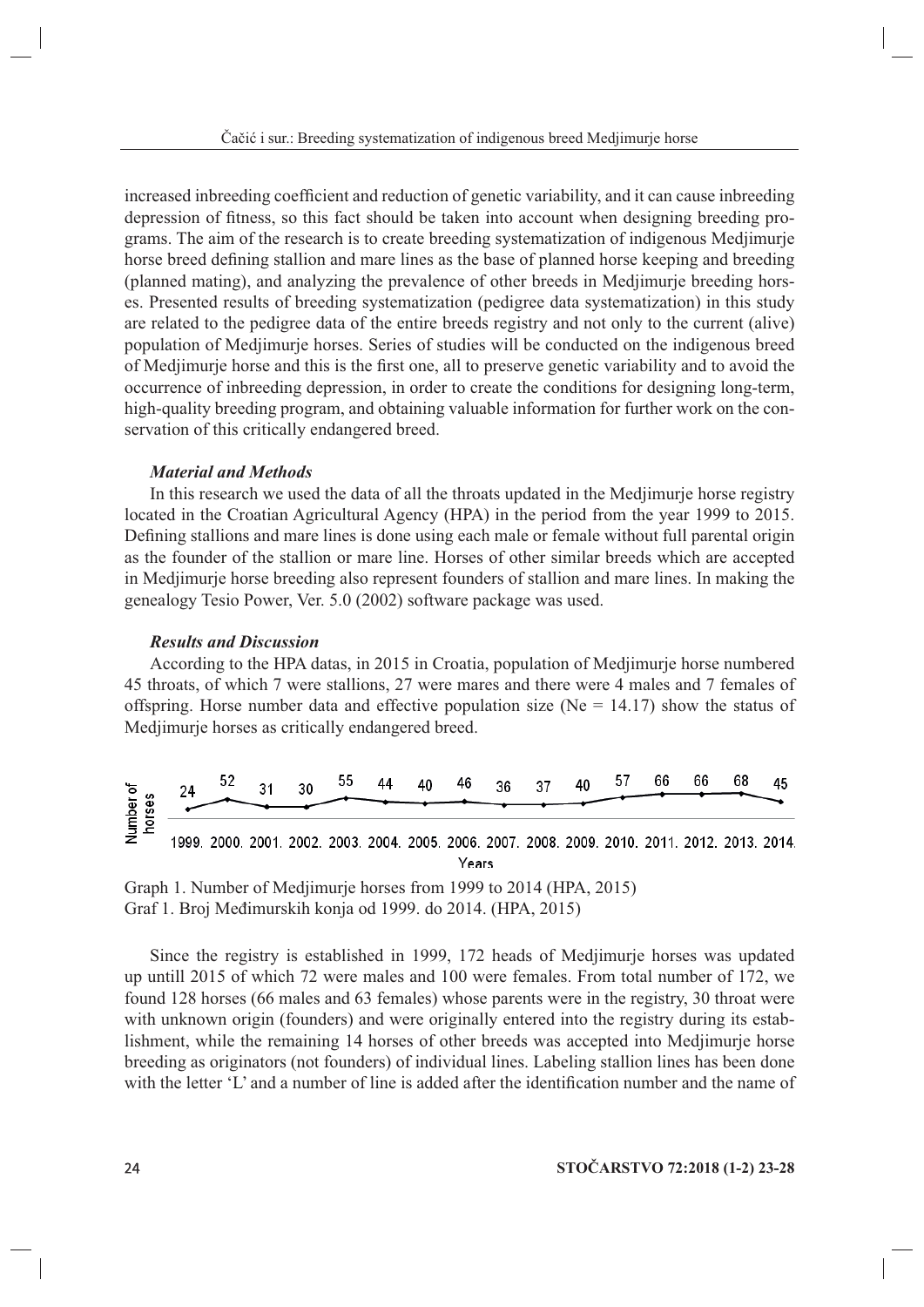the throat (eg. 6 Sokol L1). Mare line labeling was also done with registration number and the name of the mare with the addition of letters 'Mk' and the number of line (eg. 32 Vranka Mk1). Line founders had the letter 'R' added before the tag 'L' or 'Mk' (eg. 2 Lari R-L1 and 9 Brena R-Mk11). The result of stallion systematization is defining 7 stallion lines (table 1). The founders of only two lines ( $L1$  and  $L2$ ) are indigenous stallions of Mediimurie horse breed. Lines  $L3$ , L4 and L5 have origin in the French breeds of Ardennes and Percheron, whose descendants were introduced as originators into the Medjimurje horse breeding through the breeds of Hungarian and Croatian Cold-blooded. Line L6 has its origin in the breed of Croatian Cold-blooded and line L7 is conected to Belgium Draft horse, whose distant male descendant was introduced into the Mediimurie horse breeding as Polish Cold-blooded representative and he became the originator of the line. After systematization we defined 37 female lines in total (table 2), of which 30 lines has the indigenous origin, and 7 mares originated from Croatian Cold-blooded but they were introduced into the Medjimurje horse breeding as line representatives.

|                | $\mathbf{I}$                               |       |                      |                                                              |       |                      |  |  |
|----------------|--------------------------------------------|-------|----------------------|--------------------------------------------------------------|-------|----------------------|--|--|
| Sire<br>line   | The founder of sire line,<br>year of birth | Breed | Country<br>of origin | The originator of sire line<br>in the Medjimurje horse breed |       |                      |  |  |
|                |                                            |       |                      | Sire name, year of birth                                     | Breed | Country<br>of origin |  |  |
| L1             | 2 Lari R-L1, 1995                          | Mk    | Croatia              | 2 Lari L1, 1995                                              | Mk    | Croatia              |  |  |
| L2             | Vranac R-L2, 1990                          |       | Mk Croatia           | Vranac L <sub>2</sub> , 1990                                 | Mk    | Croatia              |  |  |
| L <sub>3</sub> | 110 Dragon de Barbencon, 1965 Ard          |       | France               | 4111 Šargo L3, 1998                                          | CC    | Croatia              |  |  |
| L4             | Espoir de l'Ecole, $\sim$ 1940             | Ard   | France               | 4452 Fazekasboda-277<br>Szivárvány L4, 2002                  |       | HC Hungary           |  |  |
| L <sub>5</sub> | Négateur, $\sim$ 1950                      | Per   | France               | 5075 Hobol-97 Csongor L5, 2006                               |       | HC Hungary           |  |  |
| L <sub>6</sub> | 4870 Ridan R-L37, 1998                     | CC    | Croatia              | 4870 Ridan L6 (R-L37), 1998                                  | CC.   | Croatia              |  |  |
| L7             | Bruine Hengst Van Typens, 1822             | BD.   | Belgium              | 397 Hegemon L7, 2002                                         | PC.   | Poland               |  |  |

Table 1. The sire line of the indigenous Mediimurje horse breed Tablica 1. Linije pastuha izvorne pasmine Međimurski koni

mk – Medjimurje horse; Ard – Ardennes; Per – Percheron; CC – Croatian Cold-blooded; BD – Belgian Draft; HC - Hungarian Cold-blooded; PC - Polish Cold-blooded

Analysis of the pedigree from the standpoint of other breeds in the Medjimurje horse breeding, points to a large share of accepting other breeds (graph 2). From a total of 128 heads born to date since registry foundation, less than a half (43%) of the horses are the result of breeding stallions and mares, representatives of Medjimurje horse breed. As a result of crossing the Medjimurje horse with similar cold-blooded breeds (Croatian, Hungarian and Polish Cold-blooded) 31% of foals was born, while 12% of foals was accepted into the register as the result of purebred mating of Croatian Cold-blooded stallions and mares.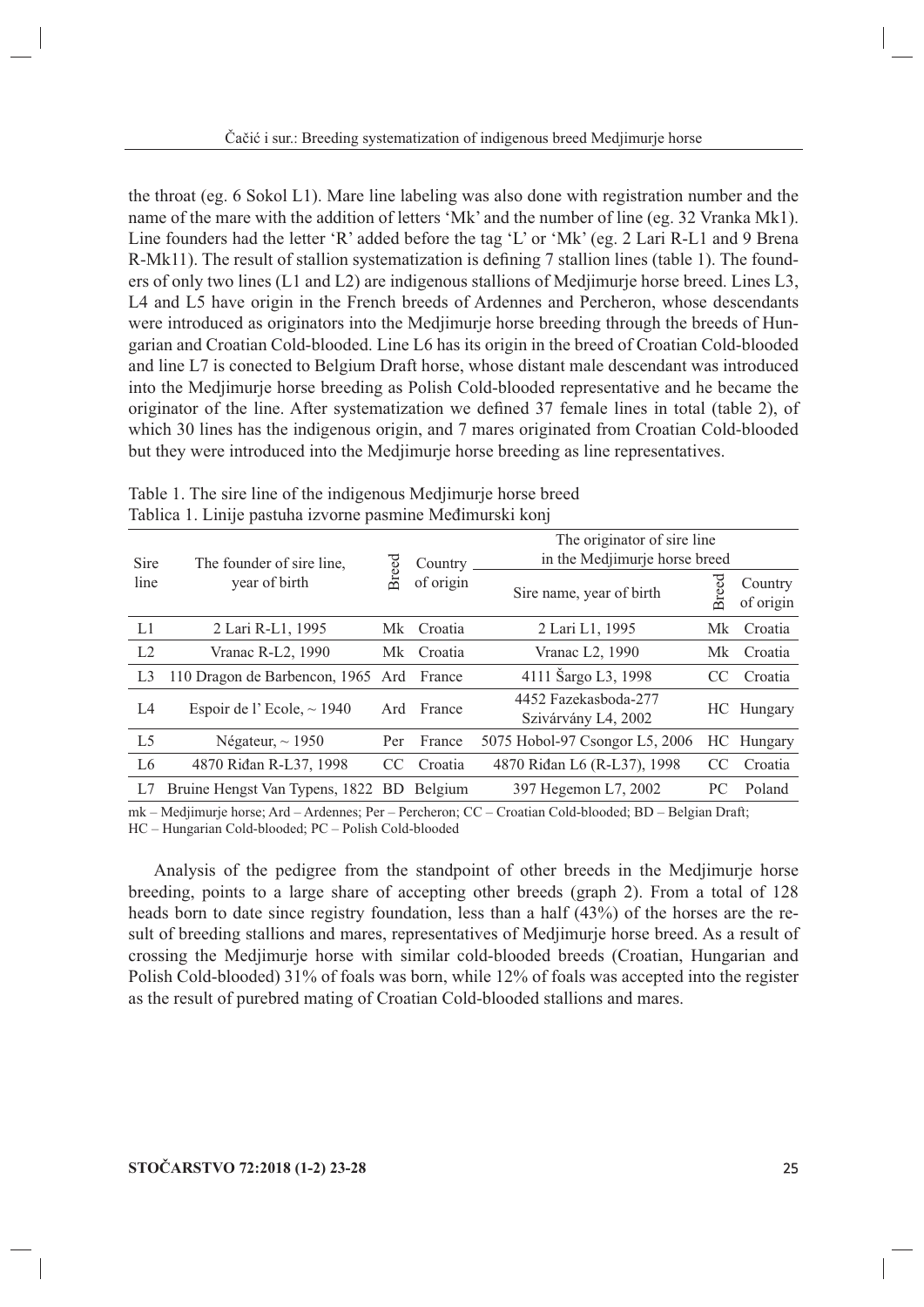| Dam<br>line | The founder of dam<br>line, year of birth | <b>Breed</b>  | Dam<br>line | The founder of dam<br>line, year of birth | <b>Breed</b>  | Dam<br>line | The founder of dam<br>line, year of birth | <b>Breed</b> |
|-------------|-------------------------------------------|---------------|-------------|-------------------------------------------|---------------|-------------|-------------------------------------------|--------------|
| Mk1         | 30 Ruža<br>R-Mk1,1987.                    | Mk            | Mk14        | 3488 Olga R-H207,<br>1992                 | CC            | Mk27        | 42 Beba Kotoribska<br>R-Mk27,1996         | Mk           |
| Mk2         | 18 Cujza<br>R-Mk2,1985                    |               | Mk Mk15     | 29 Rička<br>R-Mk15,1994                   | Mk            | Mk28        | 16 Vranka<br>R-Mk28,1990                  | Mk           |
| Mk3         | 6 Rička<br>R-Mk3,1989                     | Mk            | Mk16        | 4919 Lasta<br>R-H1306,1997                | CC            | Mk29        | 20 Branka<br>R-Mk29,1990                  | <b>Mk</b>    |
| Mk4         | 4 Zora R-Mk4,1988                         | Mk            | Mk17        | Vranka<br>R-H103,1995                     | <sub>CC</sub> | Mk30        | 21 Rička<br>R-Mk30,1990                   | Mk           |
| Mk5         | 8 Vranka<br>R-Mk5,1988                    | Mk            | Mk18        | 35 Dinka<br>R-Mk18,1992                   | Mk            | Mk31        | 24 Zora<br>R-Mk31,1993                    | Mk           |
| Mk6         | 11 Rička<br>R-Mk6,1992                    |               | Mk Mk19     | 4830 Rička<br>R-H1289,1996                | CC            | Mk32        | 28 Riba<br>R-Mk32,1996                    | Mk           |
| Mk7         | 23 Lasta<br>R-Mk7,1995                    | Mk            | Mk20        | 5015 Sofija<br>R-Mk20,1997                | CC            | Mk33        | 36 Mirza<br>R-Mk33,1993                   | Mk           |
| Mk8         | 34 Riđa<br>R-Mk8,1996                     | Mk            | Mk21        | 3 Mica<br>R-Mk21,1985                     | Mk            | Mk34        | 37 Rička<br>R-Mk34,1990                   | Mk           |
| Mk9         | 34 Suzy<br>R-Mk9,1997                     | Mk            | Mk22        | 15 Rička<br>R-Mk22,1988                   | Mk            | Mk35        | 39 Olga<br>R-Mk35,1992                    | Mk           |
| Mk10        | 3491 Zeka<br>R-H1160,1993                 | <sub>CC</sub> | Mk23        | 17 Vranka<br>R-Mk23,1992                  | Mk            | Mk36        | 38 Ciga<br>R-Mk36,1993                    | Mk           |
| Mk11        | 9 Brena-R-<br>Mk11,1992                   | Mk            | Mk24        | 14 Zvezda<br>R-Mk24,1995                  | Mk            | Mk37        | 4303 Maja<br>R-H281,1997                  | CC           |
| Mk12        | 22 Zora<br>R-Mk12,1985                    | Mk            | Mk25        | 1 Vranka<br>R-Mk25,1993                   | Mk            |             |                                           |              |
| Mk13        | 41 Zora<br>R-Mk13,1990                    | Mk            | Mk26        | 7 Rička<br>R-Mk26,1993                    | Mk            |             |                                           |              |

Table 2. The dam line of the indigenous Medjimurje horse breed Tablica 2. Rodovi kobila izvorne pasmine Međimurski konj

mk - Medjimurje horse; CC - Croatian Cold-blooded



Graph 2. Breed registry structure (parental pairs) Graf 2. Struktura registra pasmine (roditeljski parovi)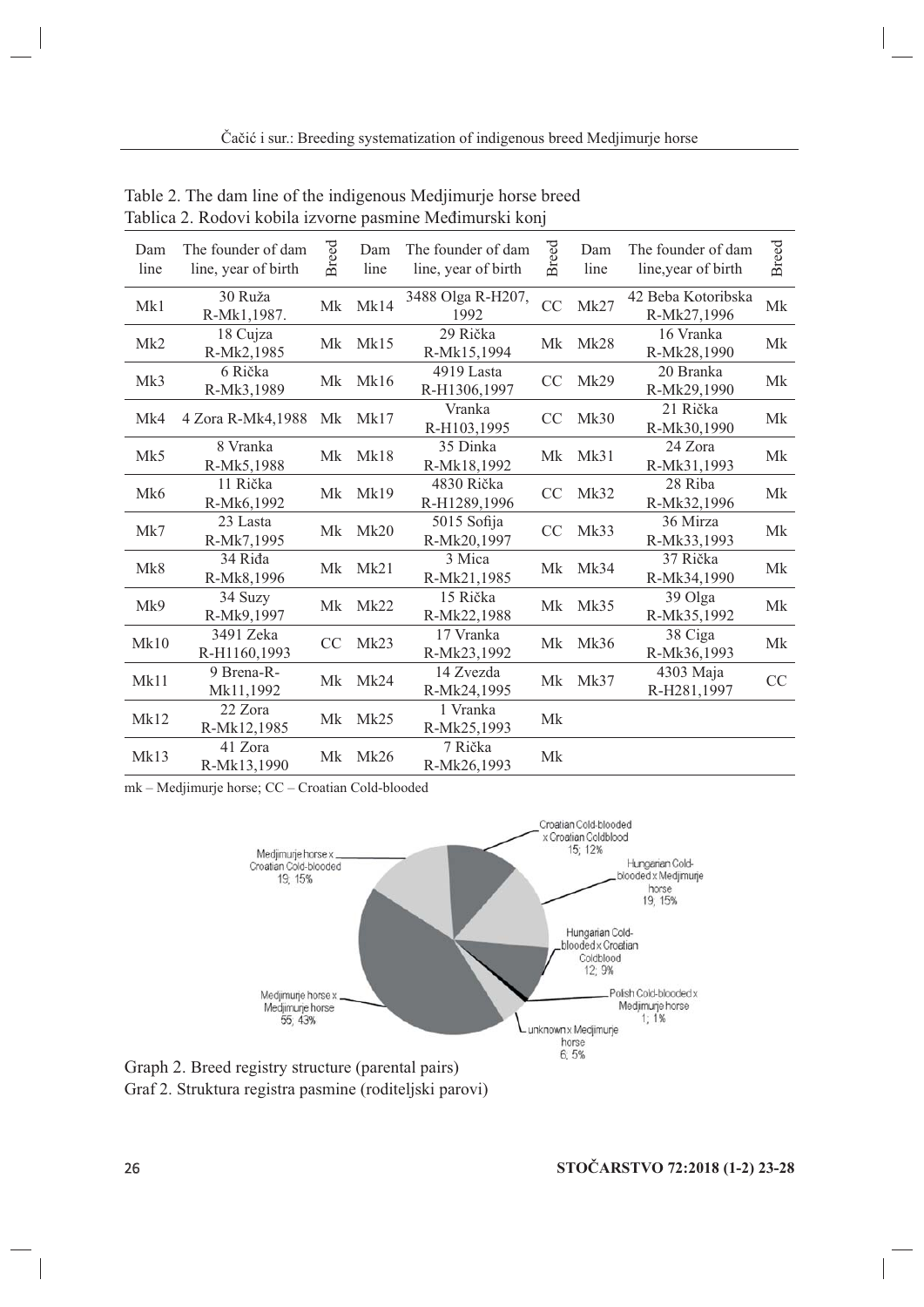As a result of crossing other breeds (Hungarian and Croatian Cold-blooded) with Medimurje horses, 9% of foals is updated in the registry, while 5% of foals was born from Medjimurje mares and unknown father. In the early years of the Medjimurje registry acceptance of a large proportion of Croatian indigenous horse breeds, like Croatian Cold-blooded and Posavina horse, can be seen in the breeding, and in the last five years the introduction of foreign cold-blooded breeds and the mares of Croatian Cold-blooded.

#### **Conclusion**

Number of horses from critically endangered ( $N_s = 14.17$ ) indigenous breed of Medjimurje horse, since the registry foundation in 1999 to date, does not inspire hope in population increasing any time soon. By making this breeding systematization on pedigree data and by defining 7 stallion lines and 37 mare lines, we created base for further planning and management of breeding (planned mating) to prevent the reduction of genetic variability, credible analysis of demographic parameters, estimation of genetic variability, implementation of molecular research, deposition of biological material in Gene bank of domestic animals of Croatia with a significant cost reduction and a credible control of farming from the standpoint of culling animals from breeding. A great representation of other breeds in Mediimurje breeding horses is concerning after being detected in the analysis of pedigree. Analysis indicates acceptance of a large number of other horse breeds into the Medjimurje horse breeding, especially in the last five years. We conclude that the breeding since the registry foundation in 1999 hasn't been done in pure blood, which is necessary to maintain an indigenous horse breed. The introduction of new breeds into the breeding is necessary due to the size of the population, but it should be planned and professionally supervised. A large proportion of other horse breeds in the Mediimurje horse registry leads to the conclusion that it is not an indigenous horse breed, but the type of cold-blooded horse, so the status of current population "authenticity" is doubtful.

### **REFERENCE**

- Čačić, M. (2010): Sistematizacija uzgoja izvorne pasmine konja hrvatski hladnokrvnjak. I. dio:  $1.$ prema kobilama rodonačelnicama. Stočarstvo, 64 (2-4): 131-142
- 2. Čačić, M. (2011): Sistematizacija uzgoja izvorne pasmine konja hrvatski hladnokrvnjak. II. dio: prema pastusima očevima rodonačelnica rodova. Stočarstvo, 65 (1): 45-54
- Čačić, M., Kolarić, S., Mlađenović, M., Tadić, D., Pavan, J., Baban, M., Ivanković, A. (2006):  $\mathcal{R}$ . Sistematizacija uzgoja izvorne pasmine hrvatski posavac. Stočarstvo, 60 (1): 25-29
- 4. Gama, L.T., Smith, C. (1993): The role of inbreeding depression in livestock production systems. Livestock Production Science, 36: 203-211
- 5. Hrvatska poljoprivredna agencija (2015): Konjogojstvo Godišnje izvješće 2014.
- 6. Information and Limitation of Liability Clause (2002): Tesio Power 5.0. Sintax Software.
- 7. Kursar, A., Horvat, V. (1994): Međimurski konj. Stočarstvo, 48 (9-10): 303-312
- 8. Steinhausz, M. (1934): Uzgoj hladnokrvnih konja u Nezavisnoj Državi Hrvatskoj. Izdanje glavnog ravnateljstva za seljačko gospodarstvo. Svezak 25. Zagreb
- 9. Stipić, Z. (1978): Prijedlog rajonizacije uzgoja konja i selekcije u SR Hrvatskoj. Stočarstvo
- 10. Vincek, D., Ernoić, M. (2001): Međimurski konj u 21. stoljeću. Stočarstvo, 55(6): 451-459

#### STOČARSTVO 72:2018 (1-2) 23-28